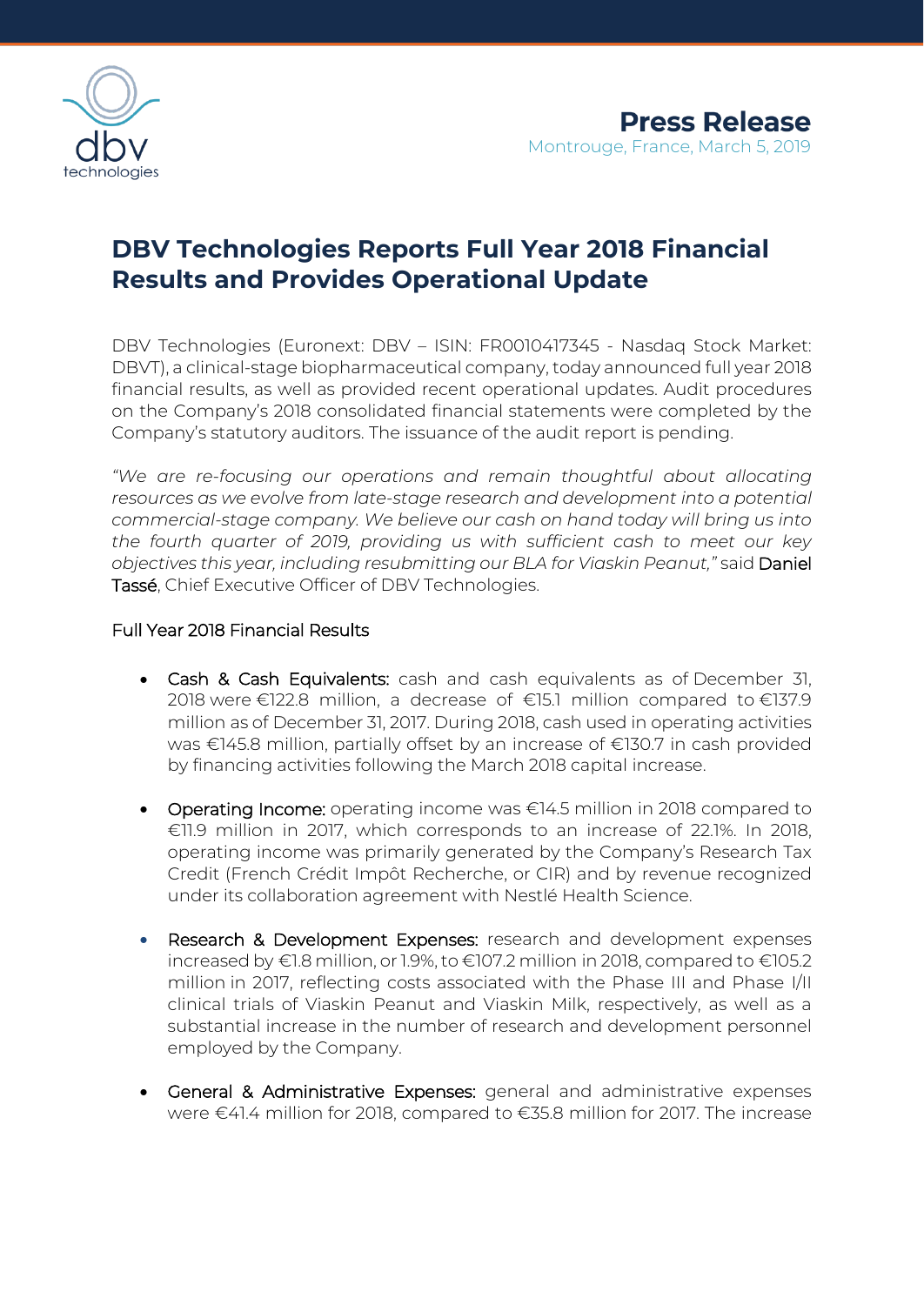

in general and administrative expenses was primarily attributable to an increase in personnel-related expenses as a result of our increased global employee headcount, increased costs associated with legal, consulting and professional services, as well as compensation and other personnel expenses. This increase was partially offset by a decrease in the share-based compensation expense.

- Sales & Marketing Expenses: sales and marketing expenses were €32.2 million for 2018 compared to €15.8 million for 2017, reflecting an increase of €16.4 million, or 103.3%. The increase in sales and marketing expenses resulted from an increase in U.S. employee headcount within our sales and marketing function and expenses related to the potential launch and commercialization of Viaskin Peanut in North America, if approved, as well as an increase in share-based compensation.
- Net Loss: net loss was €(166.1) million for 2018, compared to €(147.7) million for 2017. Loss per share (based on the weighted average number of shares outstanding over the period) was €(5.74) and €(5.97) in 2018 and 2017, respectively.

### Recent Operational Updates

In February 2019, the Company announced that it expects to resubmit its Biologics License Application (BLA) to the U.S. Food and Drug Administration (FDA) for Viaskin Peanut in the treatment of peanut-allergic children 4 to 11 years of age in the third quarter of 2019.

Today, DBV also provided an update on leadership and operational changes:

- Charles Ruban, Chief Operating Officer, who oversees regulatory, product development and commercial operations, will be leaving the Company to pursue new opportunities effective March15, 2019.
- Laurent Martin, Chief Development Officer, will leave his regulatory and product development role effective March 15, 2019. However, Laurent will remain at DBV as *Pharmacien Responsable* (Responsible Pharmacist) in accordance with applicable regulations in France while a search for a replacement is planned.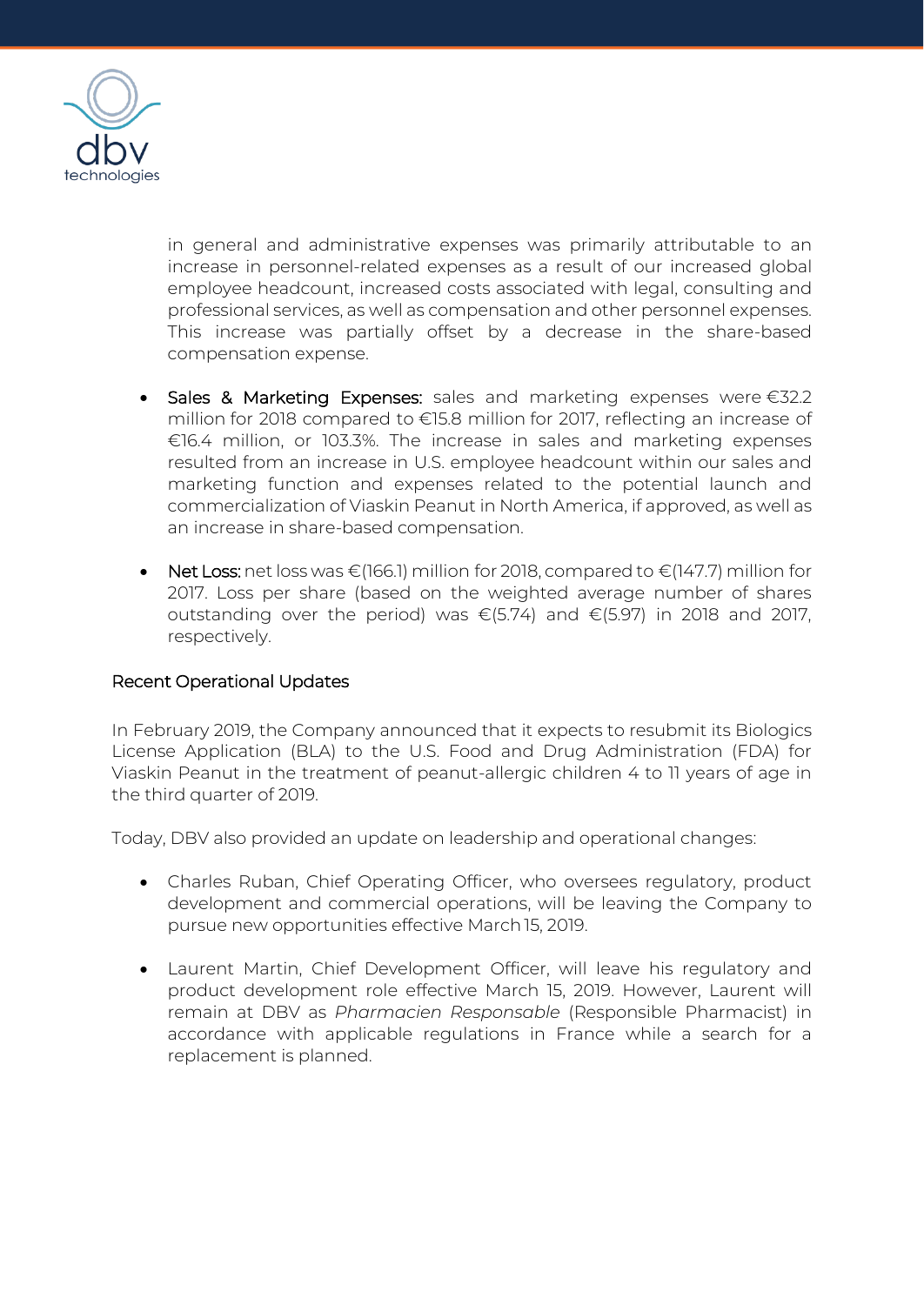

- DBV believes these changes in leadership will flatten the organizational structure to support its evolution from a late-stage research and development company into a potentially commercial-stage company.
- Effective immediately, Kevin Trapp, Chief Commercial Officer, will report to Daniel Tassé, Chief Executive Officer. In addition, Laurent Martin's primary responsibilities have been assumed by Julie O'Neill, DBV's manufacturing and operations leader, who oversees product development, manufacturing, supply chain, quality assurance, and end-to-end process optimization at the Company. As announced in January 2019, Julie reports to Daniel Tassé.

Daniel Tassé said*, "Charles has been a valued leader and we are grateful for his many contributions over the years, including establishing our U.S. commercial operations. Laurent, who was an early pioneer of the Viaskin technology, has also been instrumental in supporting the advancement of our platform. We are deeply appreciative of Charles and Laurent's dedication to patients and to DBV, and we wish them the best of luck in future endeavors."*

### About DBV Technologies

DBV Technologies is developing Viaskin®, a proprietary technology platform with broad potential applications in immunotherapy. Viaskin is based on epicutaneous immunotherapy, or EPIT®, DBV's method of delivering biologically active compounds to the immune system through intact skin. With this new class of selfadministered and non-invasive product candidates, the Company is dedicated to safely transforming the care of food-allergic patients, for whom there are no approved treatments. DBV's food allergies programs include ongoing clinical trials of Viaskin Peanut and Viaskin Milk, and preclinical development of Viaskin Egg. DBV is also pursuing a human proof-of-concept clinical trial of Viaskin Milk for the treatment of Eosinophilic Esophagitis, and exploring potential applications of its platform in vaccines and other immune diseases. DBV Technologies has global headquarters in Montrouge, France and offices in Bagneux, France, Summit, NJ and New York, NY. The Company's ordinary shares are traded on segment B of Euronext Paris (Ticker: DBV, ISIN code: FR0010417345), part of the SBF120 index, and the Company's ADSs (each representing one-half of one ordinary share) are traded on the Nasdaq Global Select Market (Ticker: DBVT).

### Forward Looking Statements

This press release may contain forward-looking statements and estimates, including statements regarding the Company's regulatory plans regarding Viaskin